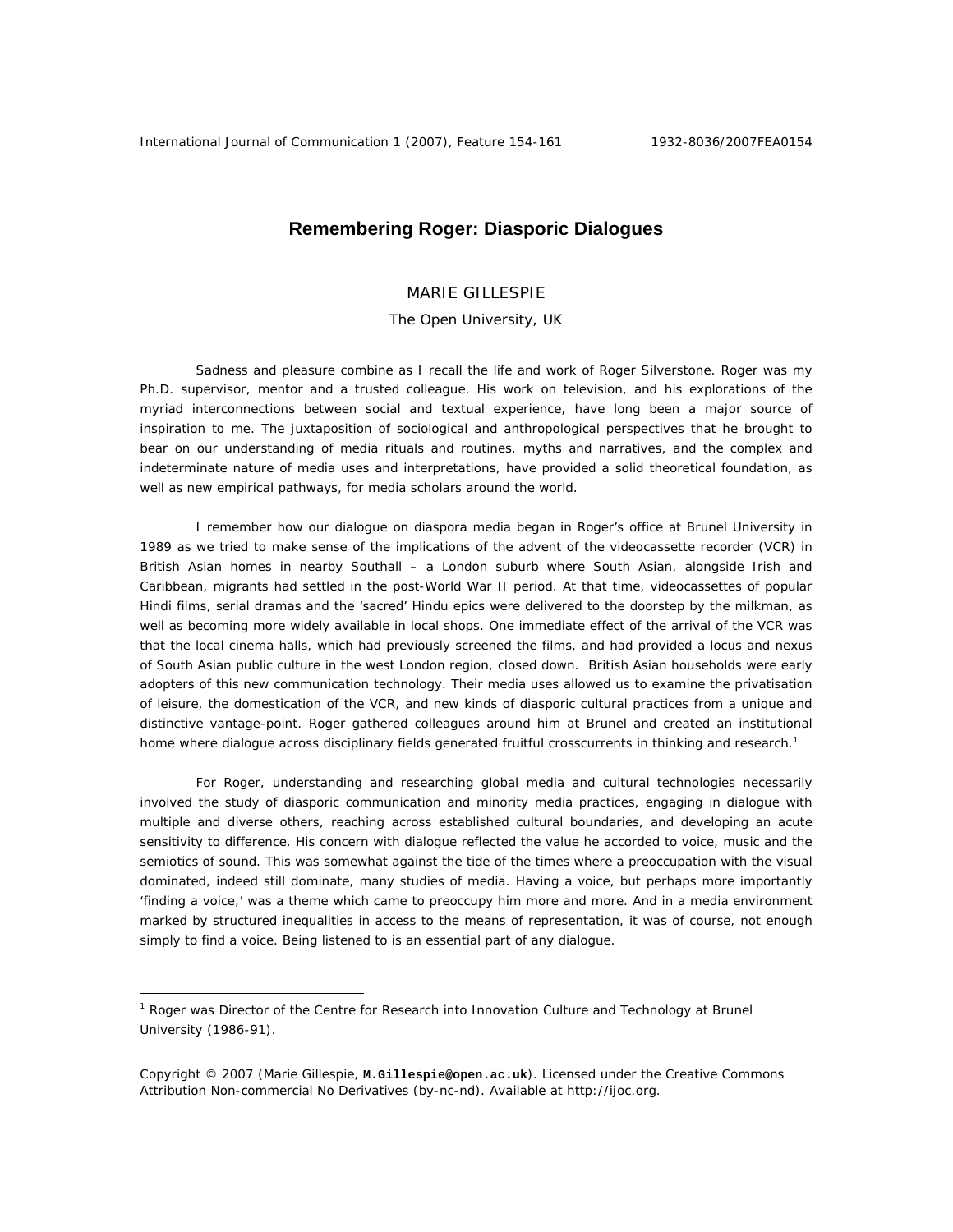Dialogue, finding a voice and being listened to, are central to Roger's conception of 'contrapuntal culture' (2006a: 80-105). Drawing on Edward Said's use of the term, Roger develops it as a metaphor to explore the webs of interconnection between social and textual experiences of exile and displacement (Said 1994; 2001). This led him to a concern with multi-vocal media practices that engage with plurality and difference, consonance and dissonance, absence and presence:

Minority media are increasingly central to that [national and European mediated] environment […] an increasingly fundamental part of public culture. … The contrapuntal invites us to listen, and to listen differently, attentively, sympathetically, but also critically to the play of voices, to the mediated soundscape that expresses, in its simultaneity, a constant and unresolved play of discourse, narrative and expression. There is harmony in this soundscape but there is also discord: we need both even if we long only for the former: the 'sounds and sweet airs that give delight and hurt not.' (2006a:100)

Caliban's description of the effect that Ariel's music produces in him, as a good and pleasurable thing in and of itself, reflects Roger's hope that global media might just open up spaces where recognition, reciprocity and respect, and a sense of responsibility and commitment to justice might flourish. In his later, more philosophically and politically-oriented writing, he sought, with passion, a dialogical media ethic. But this ethic required that we – producers and consumers, politicians, policymakers and regulators - take responsibility. He urged that we use media wisely and that we develop plural literacies to understand and make reasoned judgments about the world to intervene in it and change it for the better. To some, this may have seemed like a rather utopian vision but without such visions, academic life would be a lesser place.

Roger instigated many important dialogues, in the academy and beyond. He became increasingly interested in the growing political, economic and cultural significance of transnational communities, and alert to the role that media and communications might play in forging cosmopolitan sensibilities and citizenship. As a result, twin notions of dialogues and diasporics came to occupy a more central role in his thinking and writing. I use the term diasporics (rather than diasporas) to avoid stylizing diasporas into cohesive social groups. 'Diasporics' suggests 'dynamics' or 'physics' (the latter, in the shape of 'social physics' being the oldest name for the social sciences, coined by Comte in 1845). 'Diasporics' designates real people who claim and implement a diasporic identity. Diaspora is, in this sense, a stance and a category of practice, not a bounded entity. This is how Roger understood and discussed, lived and researched diasporas – dynamically.

Roger's vital vision of the extreme importance of human communication, connection and communion was always tempered by an acute sense of the difficulties of dialogue and the inevitable failures of communication, and a deep uncertainty and ambivalence about the consequences of communication technologies for 'our shareable but not necessarily or inevitably shared, world' (Silverstone 2006b: 91). His intellectual stance is poised between an almost equal optimism and pessimism, and he was intensely aware that the battle between the forces of creation and of destruction that lie within each of us as individuals, and in the societies that we make, is always uncertain in its outcomes. This stance, I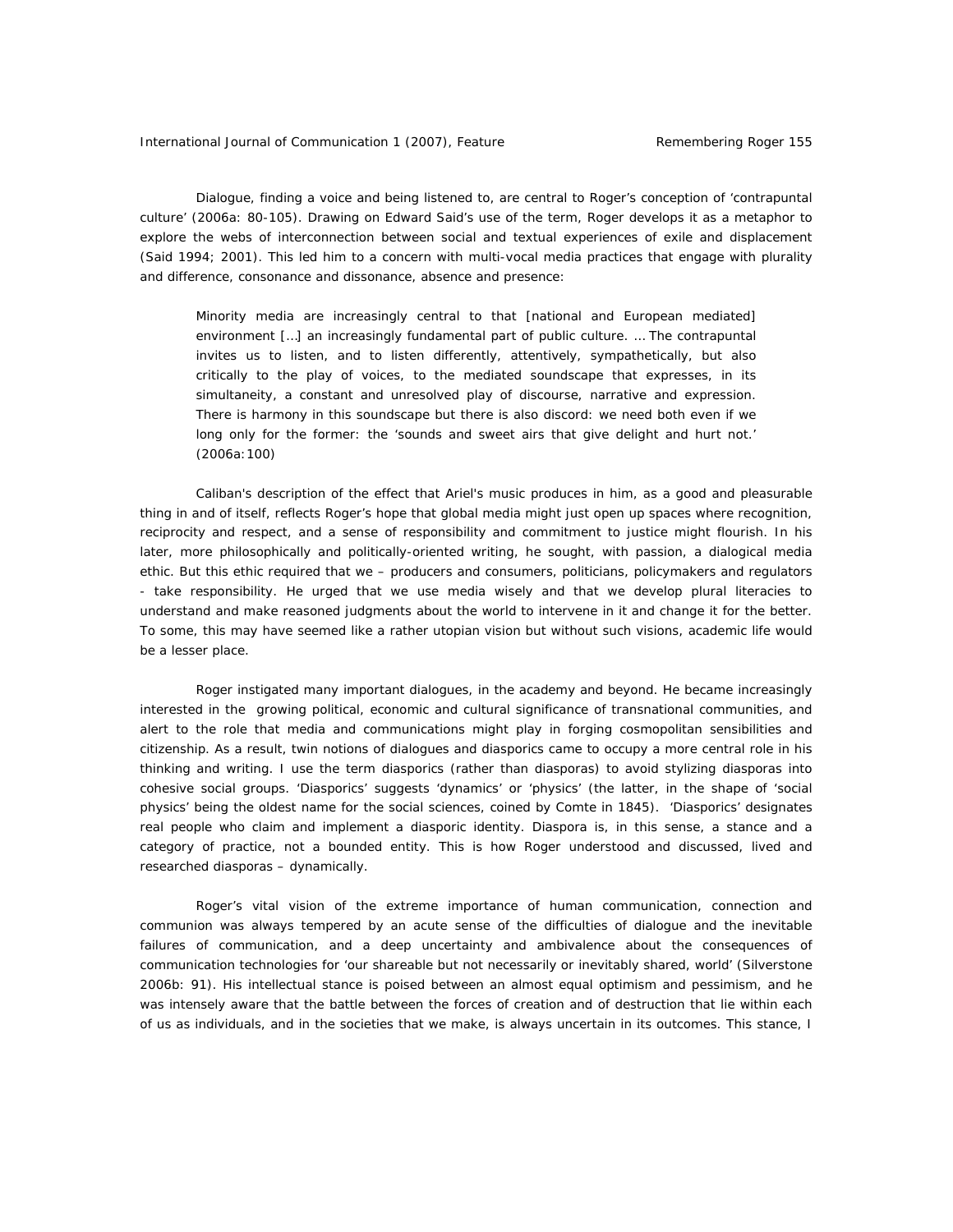believe, expresses an important aspect of a certain diasporic consciousness that Roger may have nurtured from his childhood but which only emerges in his later works.

Roger was the child of Russian Jewish parents and grew up in Birkenhead, Liverpool, watching the ships come and go and imagining the lives, memories and objects that people left behind, brought with them and recreated anew. His father, Maurice Silverstone, was the first Jewish general surgeon appointed to a UK teaching hospital. But Roger wore his diasporic Jewish identity lightly, until recently. Over lunch, in early 2001, as his eyes twinkled and that characteristic mischievous grin lit up his face, he claimed "I'm coming out!" "Coming out Roger?" I enquired. "Yes, I'm coming out as Jewish", he replied. Of course, this was not a declaration about the start of something new but more an expression of his intense eagerness to reflect on the migrations, geographic, social and intellectual, that had marked his and others' lives. He was signaling, in his usual playful but purposeful way, where his personal, political and intellectual passions had been driving him, and where they were heading. And we see this intellectual and personal journey reflected most clearly in his latest and last work, *Media and Morality: on the Rise of the Mediapolis.* 

In this book he initiates a dialogue with, among others, key thinkers and writers of the Jewish intellectual diaspora. It is an expansive, dynamic dialogue driven by the exigencies of history, memory, experience – not an intra-diasporic dialogue but an opening up of a new moral and critical agenda for media studies. Roger picks up, adapts and reshapes the ideas of intellectuals like Hannah Arendt, Isaiah Berlin and Emmanuel Levinas for a new century. Indeed one of his greatest talents was his ability to bring into dialogue ideas and thinkers and to create something quite new and unique. He was, in other words, a contrapuntal intellectual. In this book, he promises and delivers vital critical and moral insights into global media, political and cultural dynamics.

Drawing on Hannah Arendt, he transforms the notion of polis into the mediapolis. This he sees as a unified moral space – a space where responsibilities and hospitalities must come to the fore if we are to tackle the polarisations and fundamentalisms that threaten human understanding, diminish respect and civility, and disrupt pathways towards global social justice. He picks up on Arendt's and Levinas' notion of proximity (physical as well as affective, cultural and ideological) as a crucial determinant of politics and morality. What is 'proper distance'? He answers that it must involve a rapprochement – an intense proximity - to those who suffer and who have no voice. A deeply diasporic and moral consciousness appear to drive his later work.

#### **Through a Fractured Lens: The Light and Shade of Diasporas**

A secular or cultural Jew, Roger believed that electronic media could be a force for good, unifying, liberating, popular and challenging at the same time. The dialogues he initiated beyond the walls of academia extended to a wide variety of policy domains including, for example, the Institute for Jewish Policy Research.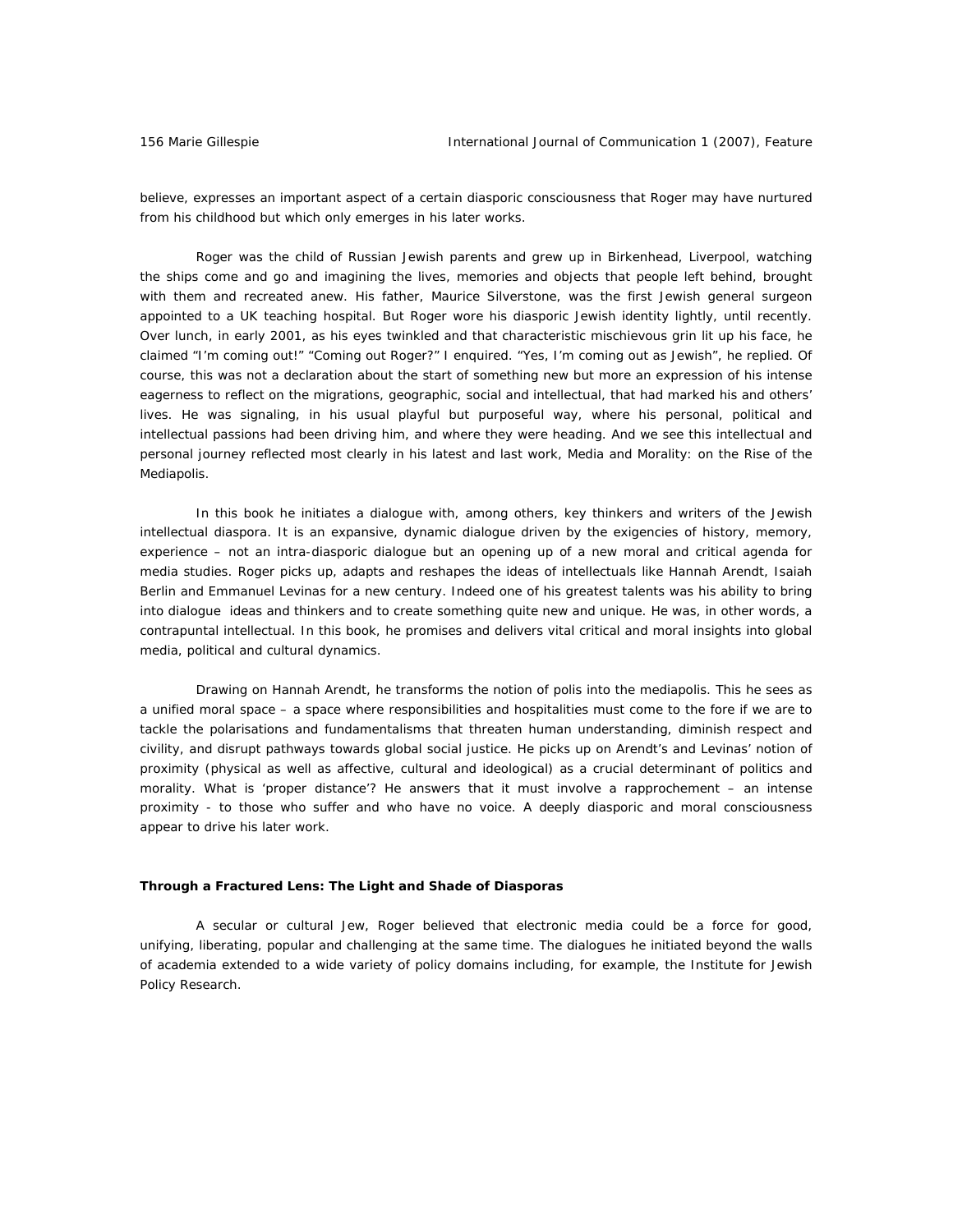Roger believed that it was time for British diasporic Jews to engage with their distinctiveness and their differences, to recover their heritage and redefine their identities, and make their presence felt in the wider public sphere:

In a world of increasing cultural fragmentation and at the same time increasing visibility of minority groups, British Jews have tended to remain in the shadows, visible, mostly, only to themselves and then through a fractured lens. Yet there appears among many Jews, across the generations, a desire to stop the rot, to reclaim a Jewish identity, to reinvent Jewishness for the contemporary world (Silverstone 1998).

Through the development of Jewish television, the distinct character and quality of British Jewry could find a presence and make a deep, lasting and continuous impression on the lives of hundreds of thousands of Jews and others both in Britain and elsewhere. This was not an insular conception of an intra-diasporic dialogue. Rather it was intended to open up new possibilities and new dialogues both within and across cultural, religious and ethnic boundaries. But again, his sharp awareness of the paradoxes of emergent diasporic media cultures – possibilities and pitfalls, essentialising tendencies and transformative potential - was ever present.

Diasporic experience, Roger knew, was marked by a series of paradoxical sentiments and positionings: a sense of history, of nostalgia, of longing, loss and the impossibility of return, combines with a sense of future hopes and possibilities, of recreation, renewal and resettlement. In an essay on minorities and media, where he elaborates his understanding of diasporic experience, he plays with the idea of im/possible return: "As some of us say on a regular basis, with or without, now, any expectation of its realization, 'Next year in Jerusalem!' (2001: 17). Roger understood how diasporic media and imagination could just as easily generate idealized reifications of ancestral ties as provide a comforting displacement of present day troubles. But then all of his work delved deep into how the media, through narrative, myth and ritual, shape and are shaped by human consciousness, desires and dilemmas.

Roger's work helps us to understand how media orders social life, reassures us and may provide ontological security. At the same time, he demonstrates that the media have the equal and opposite potential to threaten our security. His later work explores the paradoxes of diasporic experience of being at one and the same time: insider and outsider, here and there, home and away, placed and displaced, connected and disconnected. These paradoxes, for Roger, also connect diasporic and media experiences:

Much that is personal, where biographical and autobiographical narratives criss-cross the grander demographic histories and in doing so provide the light and shade of the diasporas, illuminating the processes of individual loss, redemption and identification. Much […] [of this has] to do with communication, and the capacity of the displaced to construct communities, to create traditions and to sustain the links that make life meaningful both in relation to the local, the daily pattern of living in a new and distant world; and in relation to the global, the ties to be constructed with the home left behind or the one that is still longed for (2001:19).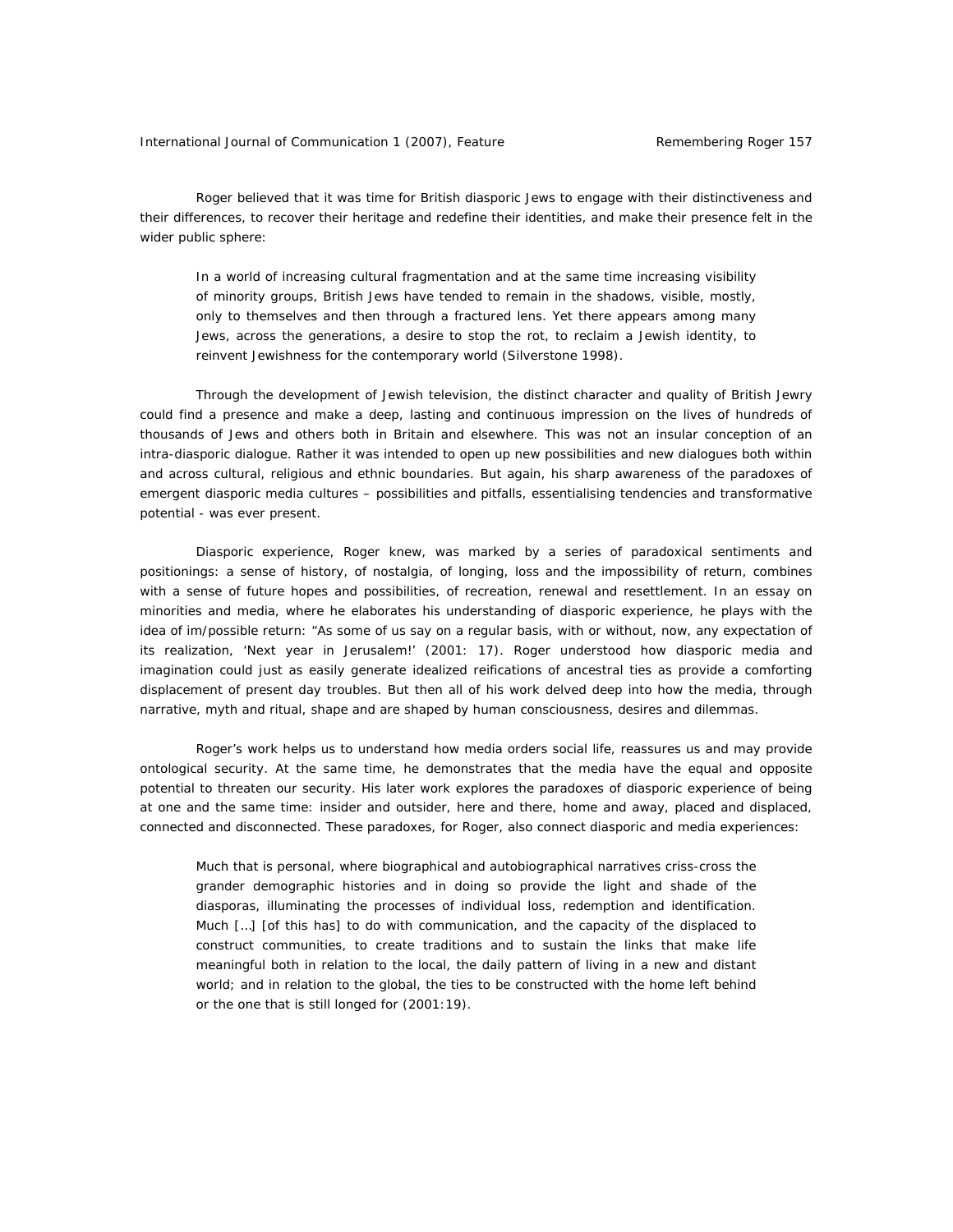$\overline{a}$ 

The increasing significance of joint processes of modern media and migration reflect the new and different scale of social relations that are possible in a global world in which relations between the local and global, national and transnational have been profoundly altered. Challenges to the authority and autonomy of the nation-state provide new opportunities and possibilities. Diasporic media and cultural forms have the potential to create alternative public spheres, providing resources to assist people to participate more fully in transnational spaces of communication and to make judgements, to engage and to intervene in political processes. They may contribute to creating transnational forms of solidarity and attachment, belonging and identity. But they may not.

All diasporic peoples, Roger argues, have to struggle with the ambivalence of diasporic and national time and space, and with the notion of home: "How to place it, find it, secure it, connect with it, recover it" (2001: 19). And what really came to fascinate Roger was that, amidst all the intra- and interand cross-diasporic differences, histories and biographies, is, now, the Internet, providing a means of multiple connection between those left at home and those who have moved away. Displaced populations everywhere - Londoners in Spain, Punjabis in Southall, Moroccan Jews in Bordeaux, Kurds in Sweden, Turks in Germany, Irish in Boston - can maintain links with other migrant groups around the world, and with their country of origin. Media now enable the growth of global networks: "the capacity of minorities anywhere to be minorities everywhere" (2001:19). Roger sets out a substantial research agenda at the heart of which lies media: "the major cosmopolitanism of capital has its shadow in the minor cosmopolitanism of migration, exile and diaspora."

#### **Voice and Visibility: Media and Minorities in Europe**

Roger developed this research agenda, setting up dialogues across Europe, by creating EMTEL (European Media Technology and Everyday Life Network). This was a three-year research training network (2000-03) funded by the European Union's Framework Programme – the EU's main funding initiative for research and development<sup>2</sup>. The research was centrally concerned with issues of inclusion and exclusion, unity and diversity, difference and representation in the 'European Information Society'. Social inclusion policies tend to focus on economic relations and the role of information and communication technologies in employment, housing, education). But they often overlook the significance of representation and selfrepresentation which for minority ethnic groups is a crucial factor of social and cultural inclusion. Roger recognised the need to broaden the perspective of social inclusion policies to take account of cultural (including language) rights and increase access to the means of representation. This was an issue that Roger and Dr Myria Georgiou (another of Roger's postgraduate students with whom he worked closely in recent years) brought to the European Community agenda.

This was an ambitious project which involved early career researchers working alongside more experienced scholars. Roger's work on mapping diasporic media across Europe was assisted and supported by 17 researchers in 13 different countries. With Dr Myria Georgiou, Roger produced an impressive synthesis of the research in report form, and later as a book (Silverstone 2005).

<sup>&</sup>lt;sup>2</sup> The first EMTEL 1 network was a small network of European experts which then developed EMTEL 2.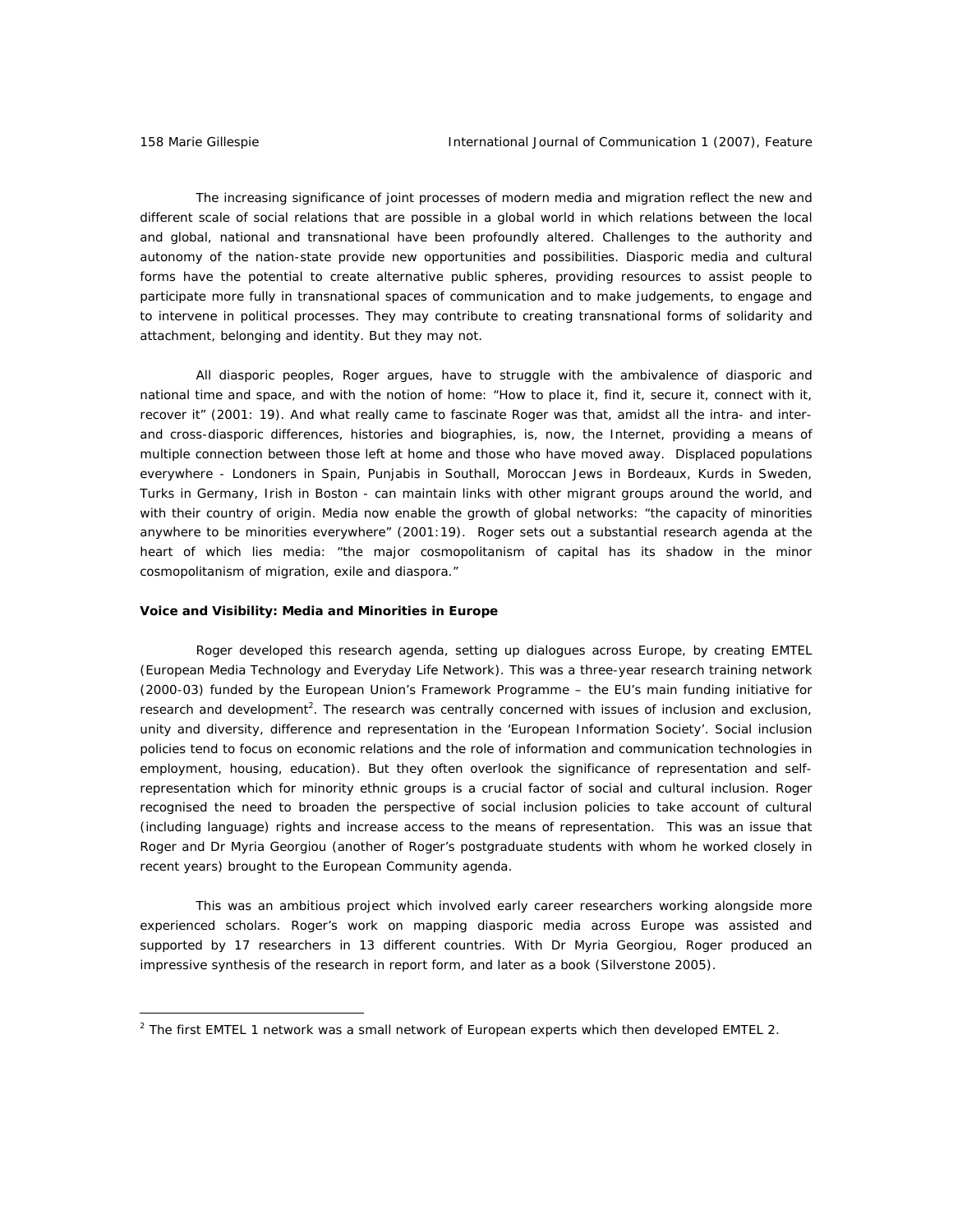The project brought together and developed key themes in Roger's earlier work: the domestication of communication and information technologies and the mutual constitution of private and public, local and global worlds through mediated communication. However, the social and cultural fields of research, here, are extended beyond these dualisms to articulate the local, national and transnational dimensions of media and migrant life. Everyday local and located media cultures are contextualised and framed within national polities, where rights and obligations are formally and informally enacted and where transnational communications and diasporic communities challenge and contest national frames of understanding and participation. The perspective that such a study of minority media generates offers a provocative challenge to conventional frames of understanding media cultures.

The study is primarily concerned with the various ways in which processes of inclusion and exclusion operate - politically, socially and culturally. It draws a large-scale picture of patterns of mobility and media flows across Europe. It highlights the huge diversity of media cultures among diasporic groups and how these are shaped by the very different stages and trajectories of migration, and by relationships between country of birth, countries of settlement and wider diasporas. The study enables meaningful cross-national comparative analyses between different forms of media production, consumption and appropriation – and crucially their relationships. So for example, at the time of study, Sweden and the Netherlands had the richest variety of minority media and also the most developed multicultural policy frameworks. But many of the recent refugee and communities in Europe had no media of their own, nor any visibility, reflecting their marginalisation and reinforcing their exclusion.

The study charted the multi-lingual media map, the new cartography of languages that is transforming European media space: more than 30 Arabic and Turkish satellite TV channels stations; dozens of channels in South Asian languages, Hindi, Urdu and Bengali, and so on. It noted the very particular uses of internet among diasporic communities especially with regards to news consumption. The study's policy recommendations include: more economic support for minority media in Europe; more possibilities for representation and self representation across a variety of media for minority and diasporic groups; a more integrated European approach to tackling obstacles to inclusion and participation while at the same time recognising differences.

This is a pioneering study that draws attention to the urgent need to enable minority and diasporic groups to find a voice, a space and a place in the 'global commons', and to challenge existing power relations and concentrations. Electronic media, he argues, enable excluded groups to find a voice, a space of expression and possible empowerment. Roger's use of the term 'global commons' is typical of the way metaphors permeate his writing. The notion of the 'global commons' is an adaptation of the idea of the medieval European common field system which existed alongside the system of enclosed farms (2001:14). This metaphor, drawing on the work of E.P. Thompson, and other writers who have adopted the term more recently, such as Naomi Klein, Susan Buck, Michael Goldman and Alan Lipietz, allows us to imagine a shared space, but also a space of struggle. It promotes the cultivation of 'minor' cosmopolitan sensibilities. All groups have grazing entitlements on the common electronic pasture – rights to sow and to reap benefits but also onerous responsibilities. The 'global commons' metaphor, as used by Roger, was the embryonic idea that inspired his later ideal of the mediapolis as a mediated cosmopolitan public sphere, a vision which signals his legacy and his hope.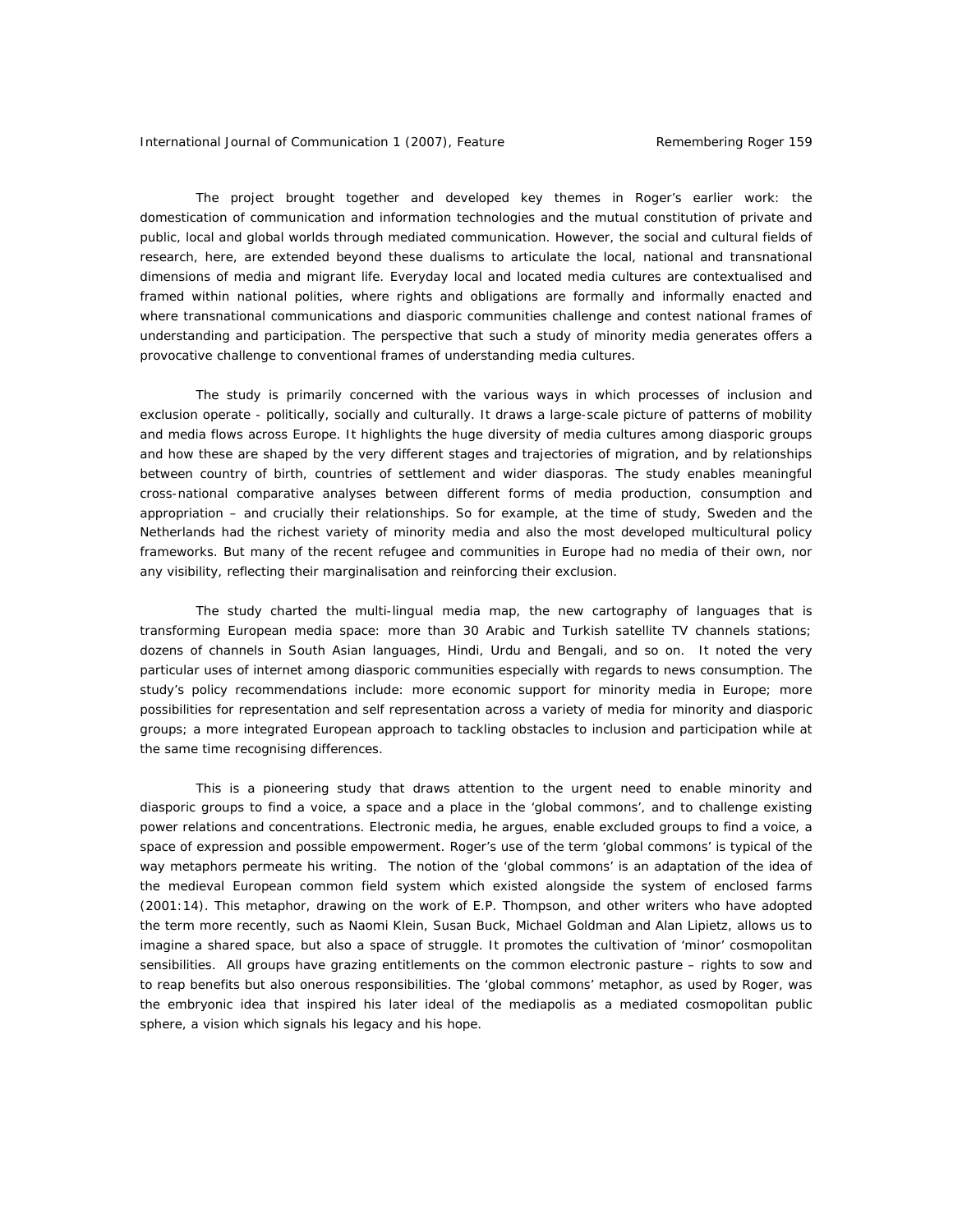Roger's European research dovetailed with collaborative research that I was coordinating at that time on multilingual news cultures after September 11, 2001. The research papers based on these collaborative projects were published in two special issues of *Journal of Ethnic and Migration Studies*. 3 And so our dialogue about diasporic media developed over almost 20 years. Our complementary research showed how minority and diasporic media acquire their significance in relation to, and in dialogue with or against, mainstream national media. Diaspora media, Roger argued, can only be understood in relation to multiple cultural, social and political contexts, absent and present. His notion of mediation as a deeply political process that, of necessity, must connect and articulate research on production, texts and audiences, institutions, power and policy was very influential in the way I designed and carried out a subsequent research project on multilingual news cultures in the aftermath of the Iraq War 2003.<sup>4</sup> Sadly, we did not have time to discuss this research in detail but he would have recognised in it himself as the *eminence grise*.

Fortunately for me, I had an animated conversation the last time we met, at the International Communications Association Conference in Dresden in July 2006, just weeks before he died. He was having lunch with Jurgen Habermas and they were surrounded by an admiring crowd. But he spotted me at the far end of the table, as I sat down to eat my lunch, unaware of the company surrounding me, and surprised me with a warm "Hello Marie" in his distinctive voice. It was so typical of Roger that he should break from his lunch at the high table to say hello to a former student of his - a true measure of the man. I was so delighted to see him. He was fizzing with life and buzzing with ideas. We talked about his travels, his illness, his latest book and his plans. We discussed a plan to develop work on multilingual news cultures. I am thankful for those moments. His dancing eyes and warm smile on that day will remain etched in my memory. Of course the spirit of his work, and his major contribution to our understanding of media, endure.

### **References**

 $\overline{a}$ 

Said, Edward W. (1994). *Culture and Imperialism*. London, Vintage.

Said, Edward W. (2001). *Reflections on Exile and Other Literary and Cultural Essays.* London, Granta Books.

<sup>&</sup>lt;sup>3</sup> Compare the special issue 'Diasporic Media Across Europe', guest editors Roger Silverstone and Myria Georgiou, *Journal of Ethnic and Migration Studies* 31(3), May 2005 with the later special issue 'After September 11 2001: Television News and Transnational Audiences', guest editor Marie Gillespie, *Journal of Ethnic and Migration Studies* 32(6), August 2006.

<sup>4</sup> For project design and details see http://www.mediatingsecurity.com. See also the special issue 'Representing Security', guest editor Stuart Croft, *International Relations* 20(4), December 2006 and 'Media, Security and Multicultural Citizenship', special issue, guest editor Marie Gillespie, *European Journal of Cultural Studies* 10(3), August, 2007.